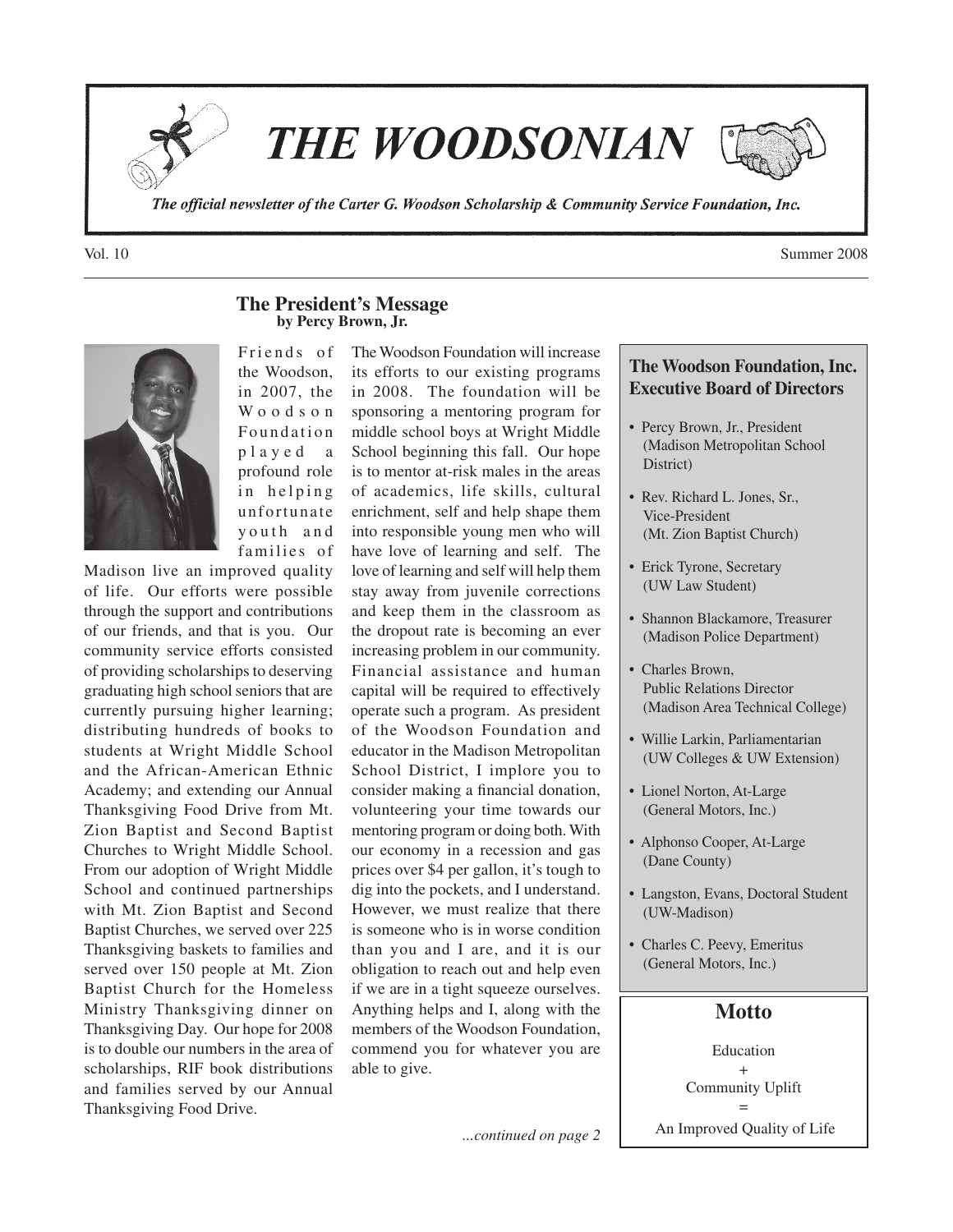## **Woodson RIF Book Distribution Program Expands**

Reading is fundamental and Carter G. Woodson members are bringing this point home with gusto. The Carter G. Woodson Foundation is committed to assisting low income and ethnic/racial minority students become proficient students. A key to becoming successful students and productive adults is reading. As the inimitable Dr. Seuss once said, "The more you read, the more things you will know, and the more that you learn, the more places you'll go." To accomplish this, the Carter G. Woodson Foundation supplies low-income and minority students with high interest reading material and motivational speakers that can spark their interest in reading and encourage them to become life-long readers. For 12 consecutive years, Reading is Fundamental (RIF) has approved the foundation's book distribution program. In 1966, former teacher

 Dr. Carter G. Woodson, for whom the foundation is named, was born to former slave parents on December 19, 1875 in Buckingham County, Virginia. Although his parents were illiterate, Dr. Woodson autodidacticly learned to read and write by the time he reached 17 years of age. He earned his high school diploma at the age of 23 in 1897. Dr. Woodson earned a Bachelor of Literature degree from Berea College in 1903, a Master of Arts degree from the University of Chicago in 1908, and a Ph.D. from Harvard University in 1912. On September 9, 1915, he founded the Association for the Study of Negro Life and History (ASNLH). The purpose of this organization was the documentation and chronicling of

Margaret McNamara brought a bag of used books to four boys whom she tutored in reading in Washington, D.C. When she told the children they could each pick out a book to keep, their astonishment and delight led her to discover that these children and many of their classmates had never owned any books. Thus, RIF is the perfect partner to advance the needs of the children in our community. RIF's special status gives the Woodson Foundation enormous discounts on the books we give to students. In addition, RIF provides assistance for motivational speakers, strategies for greater parental involvement, and fundraising ideas. In 2007-08, the Woodson Foundation sponsored Ms. Knutson's Wright Middle School class. Woodson Member Pastor Richard Jones of Mt. Zion Baptist Church was the motivational speaker for the book distri-

## bution. He emphasized the joy, knowledge, and confidence reading can give. Then Foundation members took the entire class on a field trip to pick out two free books from the Books 4 School warehouse. In May 2008, the Woodson Foundation also provided books for over 100 awardees at the Wright Middle School honors breakfast, which recognized students who had displayed academic excellence. In 2007-08, the Woodson Book Distribution Program joined forces with the local, renowned African American Ethnic Academy. The foundation sponsored a Kwanzaa book distribution that ensured that the students present received a new, high interest, multicultural book. Contact Langston P. Evans, Chair of the RIF Book Distribution Program, at 608.338.4016 for more information or if you'd like to volunteer.

## **Who Is Carter G. Woodson?**

facts and figures about Black history and promoting the study of all aspects of Black life for the betterment thereof. On January 1, 1916, Dr. Woodson began publishing the Journal of Negro History, a quarterly publication dedicated to the promulgation of Black history. In 1926, he initiated the celebration of Negro History Week. It was intended to be a celebration of the accomplishments and contributions that Blacks have made to the world throughout history. In the 1970's, Negro History Week was expanded from one week in February to span the entire month of February; thus, the celebration was renamed Black History Month. Dr. Woodson was a prolific writer. His literary compendium consists of 18 books on various aspects of Black life and Black history. His preeminent work was the Mis-Education of the Negro. It was published in 1933 and was an analysis of the failure and shortcomings of the traditional methods of educating Black people and why those methods did more to perpetuate the second-class citizenship status of Blacks rather than elevate them to firstclass citizenship. Dr. Woodson made his eternal transition on April 3, 1950. His body rests in Lincoln Memorial Cemetery just outside of Washington, DC. Dr. Woodson's legacy is one of perpetual pursuit of knowledge and history of Black people.

### *President's corner continued...*

Let us move forward together as a community and adhere to the Carter G. Woodson Foundation's motto,

"Education + Community Uplift = An Improved Quality of Life."

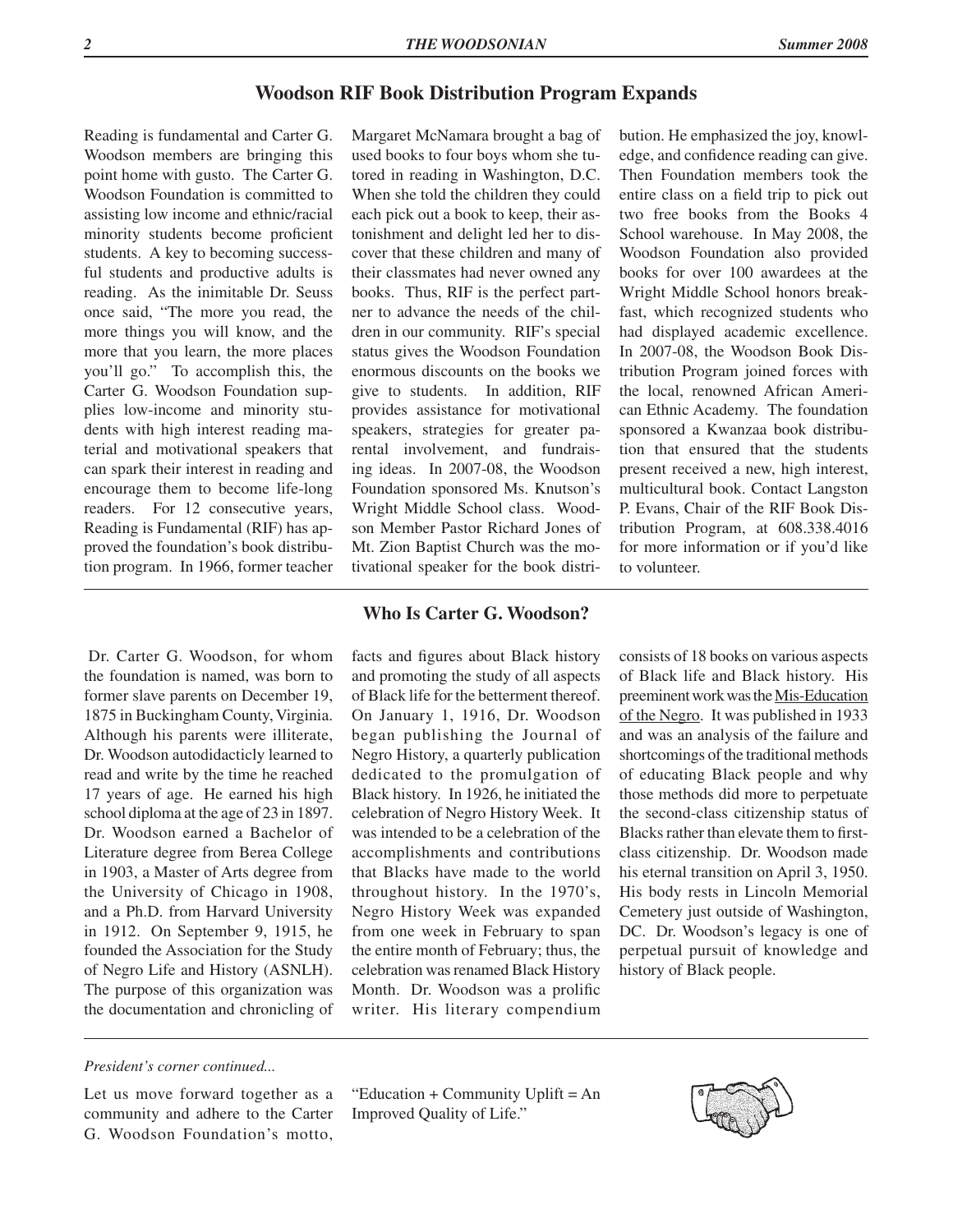## **Scholarship Recipients**

The Carter G. Woodson Foundation would like to congratulate the 2008 awardees of college scholarships: Dorthea McDonald, Amadou Fofana, Angela Williams, and Sabrie Ritcherson. They all exemplify a passion for education, an ability to overcome adversity, and a commitment to community service. The Carter G. Woodson Scholarship is given annually to outstanding graduating high school seniors matriculating into postsecondary institutions. The Woodson Scholarship provides financial support to students striving to obtain a college degree, associate degree, or vocational/technical diploma.

Since 1994, several local youth have won Woodson Scholarships. These recipients have proudly represented their families, high schools, and Dane County at institutions of higher learning such as Tuskegee Institute, Fisk University, Cornell College, University of Chicago, the University of Wisconsin System schools, and Wisconsin Technical College System. Past winners have earned degrees in nursing, curriculum and instruction, business management, psychology, and engineering. The Woodson Foundation is proud to have supported these families and individuals in their pursuit of higher education.

This year we received more applications than ever before. Each applicant demonstrated academic achievement, community service, and personal resiliency. We would like to thank the

applicants for their time, honesty, and inspiration. Our 2008 awardees are extraordinary exemplars of scholarship. Amandou Fofana is a 2008 East High graduate, who kept himself busy with an impressive list of activities: soccer, KOJO Drill Team, student ambassador, Black Student Alliance, Health Occupational Students of America, and tutoring at Lowell Elementary School. Amadou received an Oustanding Young Person Award from the Urban League of Greater Madison, as well as, two Outstanding Achievement Awards from the Downtown Madison Optimist Club. Amadou already holds a CNA certification and will attend Edgewood College to pursue a career as a registered nurse.

Sabrie Ritcherson has just earned her degree from Madison West High. A member of the National Society of High School Scholars, Sabrie was an active member of the Black Student Union at West High. Understanding the importance of education and service has led Sabrie to volunteer at the Witness Project of Madison, a cancer education program to educate African American teens and women about breast and cervical cancers. Sabrie plans to attend a historically black college to receive her Bachelors in Child and Family Development.

Maya Williams, another recent East High graduate, was vice president of the Black Student Alliance, participated in a group called C.L.A.S.S. (Creating

Leadership and Supporting Students), and volunteered as an after-school tutor. Maya was proud to represent her community at the Black History Bowl. Looking forward, Maya would like to continue her education so that she may become the next Oprah Winfrey or Coretta Scott King.

Dorthea "Dot" McDonald is our final 2008 Carter G. Woodson Scholarship recipient. She finished her senior year at Madison West High. Dorthea won the Joe Thomas Community Service Award for her commitment to helping others. Dot enjoys displaying her musical and theatrical talent by performing in numerous theatrical productions at the Children's Theater of Madison and West High School. As a longtime participant in the Wisconsin Center for Academically Talented Youth, Dot demonstrated her academic prowess in the rigorous accelerated curriculum. Dot has been accepted to Howard University where she will continue her academic career. Dot and our other awardees are young scholars worthy of all of our support; and we at the Woodson Foundation are proud to help them along the way.

If you would like further information on the Carter G. Woodson Scholarship Program, please contact Langston P. Evans, Chair, Scholarship Program, Carter G. Woodson Foundation, P.O. Box 1494, Madison, WI 53701-1494. Our 2009 scholarship applications for graduating high school seniors will be available in February 2009.

## **Thanksgiving Food Drive Expands to Wright Middle School**

The Woodson Foundation through its Social Action Program expanded its community service efforts in 2007 by adopting Wright Middle School as a site to distribute Thanksgiving baskets to families of students who are on the free/reduced lunch schedule. Wright Middle School has become an addition to an existing 12-year partnership with Mt. Zion Baptist and Second Baptist Churches. On November 19, 2007, Nancy Evans (Wright Principal), teachers from Wright Middle School, members of the Woodson Foundation and other volunteers served 105 baskets to families of Wright students. The following evening, members of Mt. Zion Baptist Church and Woodson Foundation members served 120 baskets to families from the Dane County area. Moreover, the Woodson Foundation donated turkeys to the Mt. Zion Homeless Ministry, and it served over 150 people at its annual homeless Thanksgiving dinner. We are anticipating that the Thanksgiving Food Drive in 2008 will surpass the numbers from last year. With the economy in a recession, there will be a greater and more urgent need to serve families during Thanksgiving. If you need more information on the food drive or would like to volunteer, call Shannon Blackamore, Chair, Social Action Committee, at 608.213.3594.